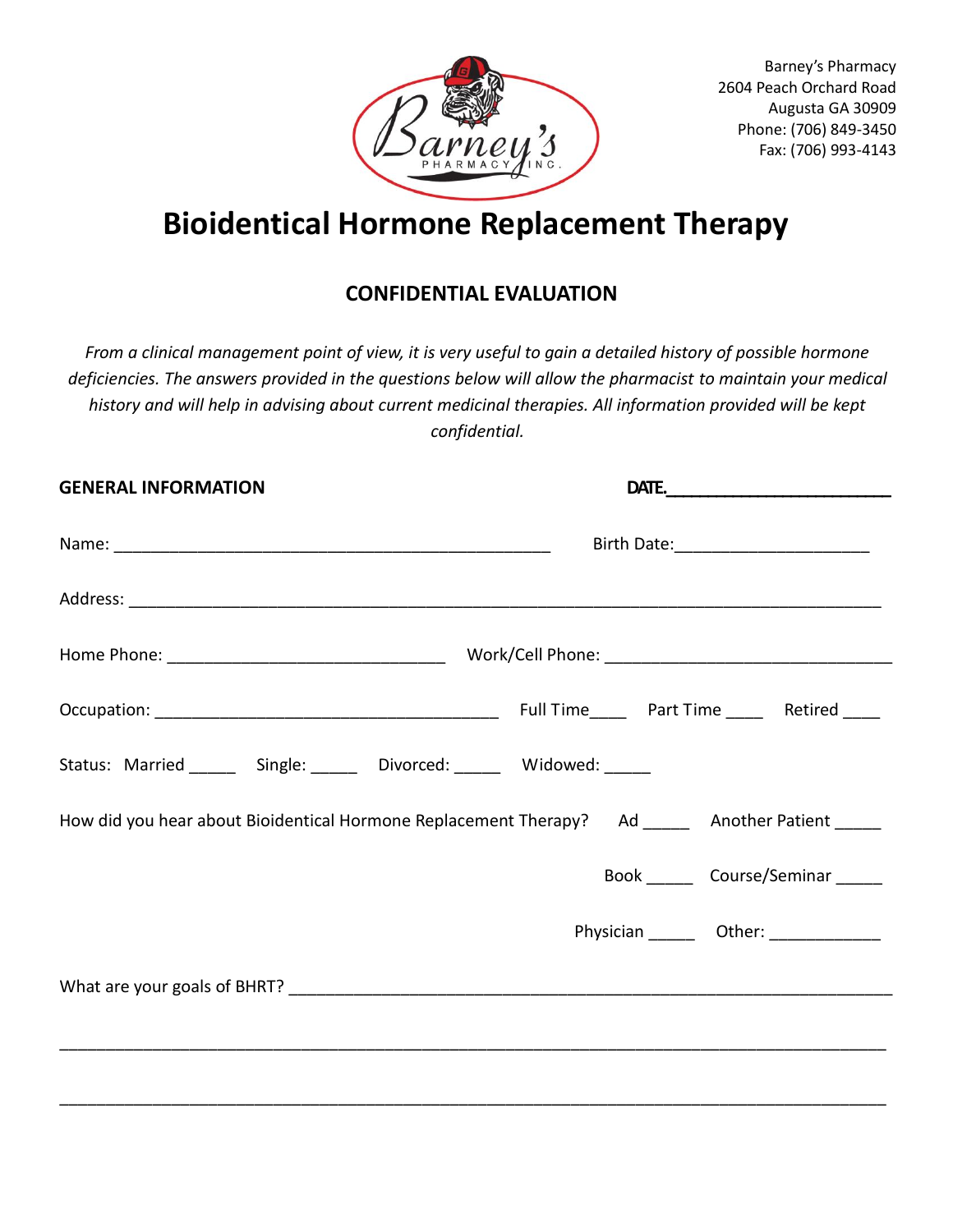

#### **MEDICAL STATUS**

|                                               |  | General Health: Excellent __________ Good ________ Fair ________ Poor _________   |  |
|-----------------------------------------------|--|-----------------------------------------------------------------------------------|--|
|                                               |  | ,我们也不能在这里的人,我们也不能在这里的人,我们也不能在这里的人,我们也不能在这里的人,我们也不能在这里的人,我们也不能在这里的人,我们也不能在这里的人,我们也 |  |
|                                               |  | ,我们也不能在这里的人,我们也不能在这里的人,我们也不能在这里的人,我们也不能在这里的人,我们也不能在这里的人,我们也不能在这里的人,我们也不能在这里的人,我们也 |  |
|                                               |  |                                                                                   |  |
|                                               |  |                                                                                   |  |
|                                               |  |                                                                                   |  |
|                                               |  |                                                                                   |  |
|                                               |  |                                                                                   |  |
|                                               |  |                                                                                   |  |
|                                               |  |                                                                                   |  |
|                                               |  | Current Vitamins or Mineral/Herbal Supplements: _________________________________ |  |
| Have you ever had a mammogram? YES NO         |  |                                                                                   |  |
| Have you ever had a bone density scan? YES NO |  | Date: Results: Results:                                                           |  |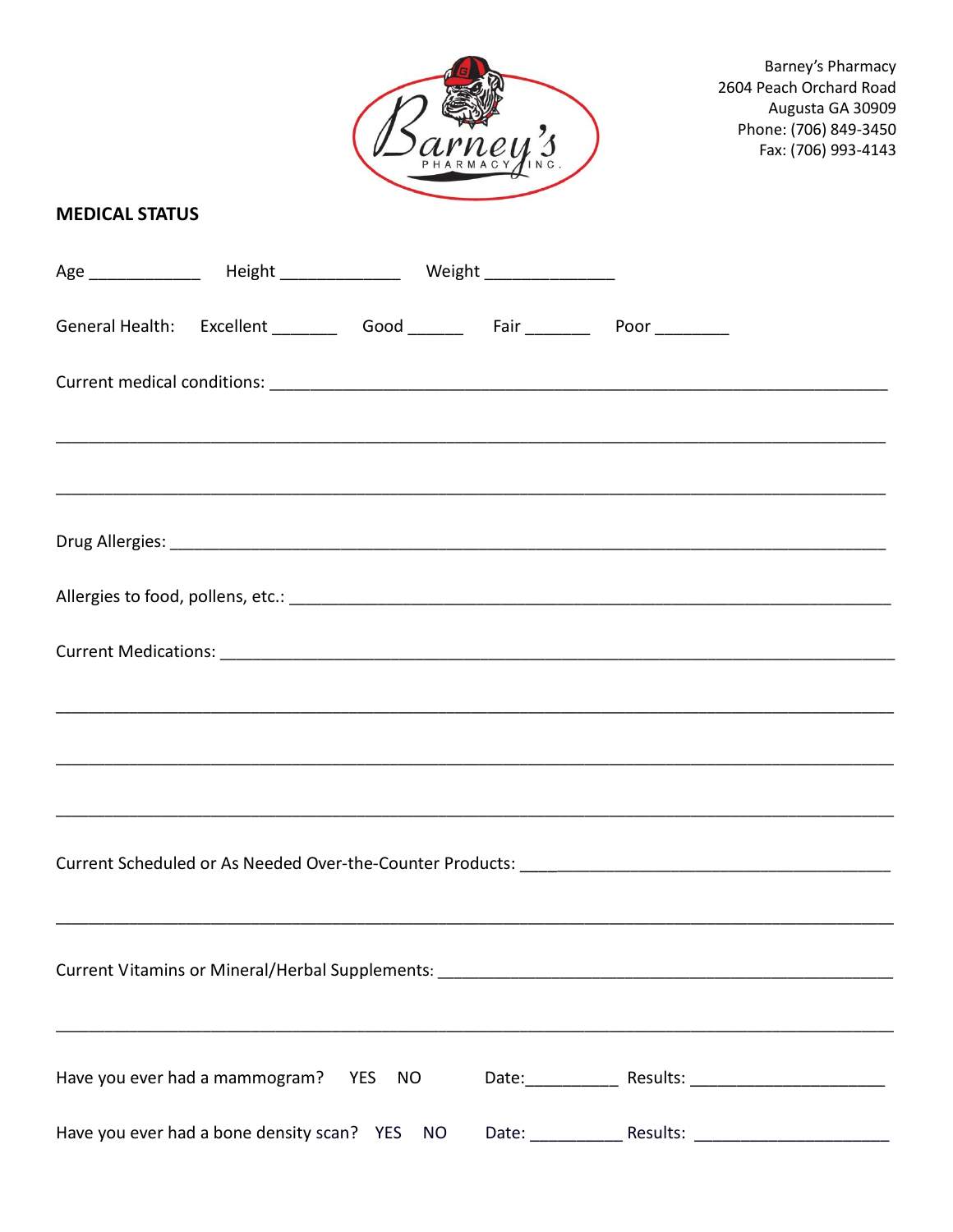

\_\_\_\_\_\_\_\_\_\_\_\_\_\_\_\_\_\_\_\_\_\_\_\_\_\_\_\_\_\_\_\_\_\_\_\_\_\_\_\_\_\_\_\_\_\_\_\_\_\_\_\_\_\_\_\_\_\_\_\_\_\_\_\_\_\_\_\_\_\_\_\_\_\_\_\_\_\_\_\_\_\_\_\_\_\_\_\_\_\_

Barney's Pharmacy 2604 Peach Orchard Road Augusta GA 30909 Phone: (706) 849-3450 Fax: (706) 993-4143

Current Health Care Providers: \_\_\_\_\_\_\_\_\_\_\_\_\_\_\_\_\_\_\_\_\_\_\_\_\_\_\_\_\_\_\_\_\_\_\_\_\_\_\_\_\_\_\_\_\_\_\_\_\_\_\_\_\_\_\_\_\_\_\_\_\_\_\_\_\_

#### **PAST MEDICAL CONDITIONS**

|                                                                                                           | Heart Trouble _______ High Blood Pressure ______ Stroke ______ Varicose Veins ______ Diabetes _____  |  |  |  |  |
|-----------------------------------------------------------------------------------------------------------|------------------------------------------------------------------------------------------------------|--|--|--|--|
|                                                                                                           | Clotting Defects ________ Kidney Trouble ________ Epilepsy _______ Fractures ______ Arthritis ______ |  |  |  |  |
| Colitis ________ Gallbladder Trouble ________ Asthma _______ Cancer ______ (What type?) _________________ |                                                                                                      |  |  |  |  |
| Fibromyalgia _______ Eating Disorder _______ Chronic Fatigue ______ Other: _________________________      |                                                                                                      |  |  |  |  |
|                                                                                                           |                                                                                                      |  |  |  |  |
| <b>DIETARY</b>                                                                                            |                                                                                                      |  |  |  |  |
|                                                                                                           |                                                                                                      |  |  |  |  |
| Do you get routine physical exercise? YES NO Type of Exercise Preferred? __________________________       |                                                                                                      |  |  |  |  |
| Do you use tobacco products? YES NO How much? ______________________ For how long? ________________       |                                                                                                      |  |  |  |  |
|                                                                                                           | Do you consume alcohol products? YES NO How much? ________________ How often? __________             |  |  |  |  |
|                                                                                                           | Do you consume caffeine products? YES NO How much? _______________ How often? _________              |  |  |  |  |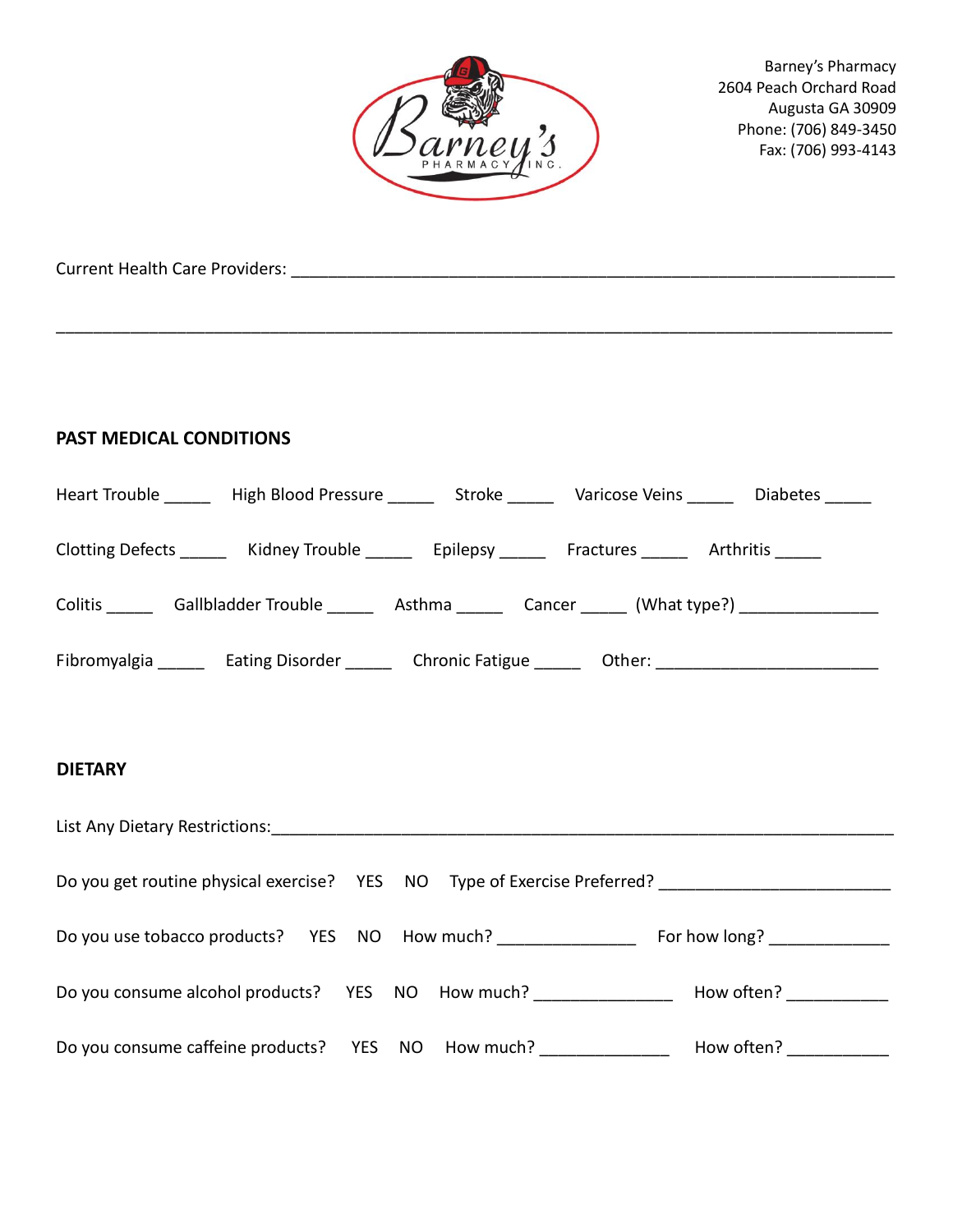

#### **FAMILY HISTORY**

Please list family members and their age which are *still living* that may have important diseases such as: High Blood Pressure, Heart Disease, Cancer, Diabetes, Osteoporosis, etc:

\_\_\_\_\_\_\_\_\_\_\_\_\_\_\_\_\_\_\_\_\_\_\_\_\_\_\_\_\_\_\_\_\_\_\_\_\_\_\_\_\_\_\_\_\_\_\_\_\_\_\_\_\_\_\_\_\_\_\_\_\_\_\_\_\_\_\_\_\_\_\_\_\_\_\_\_\_\_\_\_\_\_\_\_\_\_\_\_\_\_

\_\_\_\_\_\_\_\_\_\_\_\_\_\_\_\_\_\_\_\_\_\_\_\_\_\_\_\_\_\_\_\_\_\_\_\_\_\_\_\_\_\_\_\_\_\_\_\_\_\_\_\_\_\_\_\_\_\_\_\_\_\_\_\_\_\_\_\_\_\_\_\_\_\_\_\_\_\_\_\_\_\_\_\_\_\_\_\_\_\_

\_\_\_\_\_\_\_\_\_\_\_\_\_\_\_\_\_\_\_\_\_\_\_\_\_\_\_\_\_\_\_\_\_\_\_\_\_\_\_\_\_\_\_\_\_\_\_\_\_\_\_\_\_\_\_\_\_\_\_\_\_\_\_\_\_\_\_\_\_\_\_\_\_\_\_\_\_\_\_\_\_\_\_\_\_\_\_\_\_\_

\_\_\_\_\_\_\_\_\_\_\_\_\_\_\_\_\_\_\_\_\_\_\_\_\_\_\_\_\_\_\_\_\_\_\_\_\_\_\_\_\_\_\_\_\_\_\_\_\_\_\_\_\_\_\_\_\_\_\_\_\_\_\_\_\_\_\_\_\_\_\_\_\_\_\_\_\_\_\_\_\_\_\_\_\_\_\_\_\_\_\_\_\_\_\_\_\_\_\_\_\_\_\_

\_\_\_\_\_\_\_\_\_\_\_\_\_\_\_\_\_\_\_\_\_\_\_\_\_\_\_\_\_\_\_\_\_\_\_\_\_\_\_\_\_\_\_\_\_\_\_\_\_\_\_\_\_\_\_\_\_\_\_\_\_\_\_\_\_\_\_\_\_\_\_\_\_\_\_\_\_\_\_\_\_\_\_\_\_\_\_\_\_\_\_\_\_\_\_\_\_\_\_\_\_\_\_

Please list any family members who died of important diseases (see above question) and their age at the time of death: \_\_\_\_\_\_\_\_\_\_\_\_\_\_\_\_\_\_\_\_\_\_\_\_\_\_\_\_\_\_\_\_\_\_\_\_\_\_\_\_\_\_\_\_\_\_\_\_\_\_\_\_\_\_\_\_\_\_\_\_\_\_\_\_\_\_\_\_\_\_\_\_\_\_\_\_\_\_\_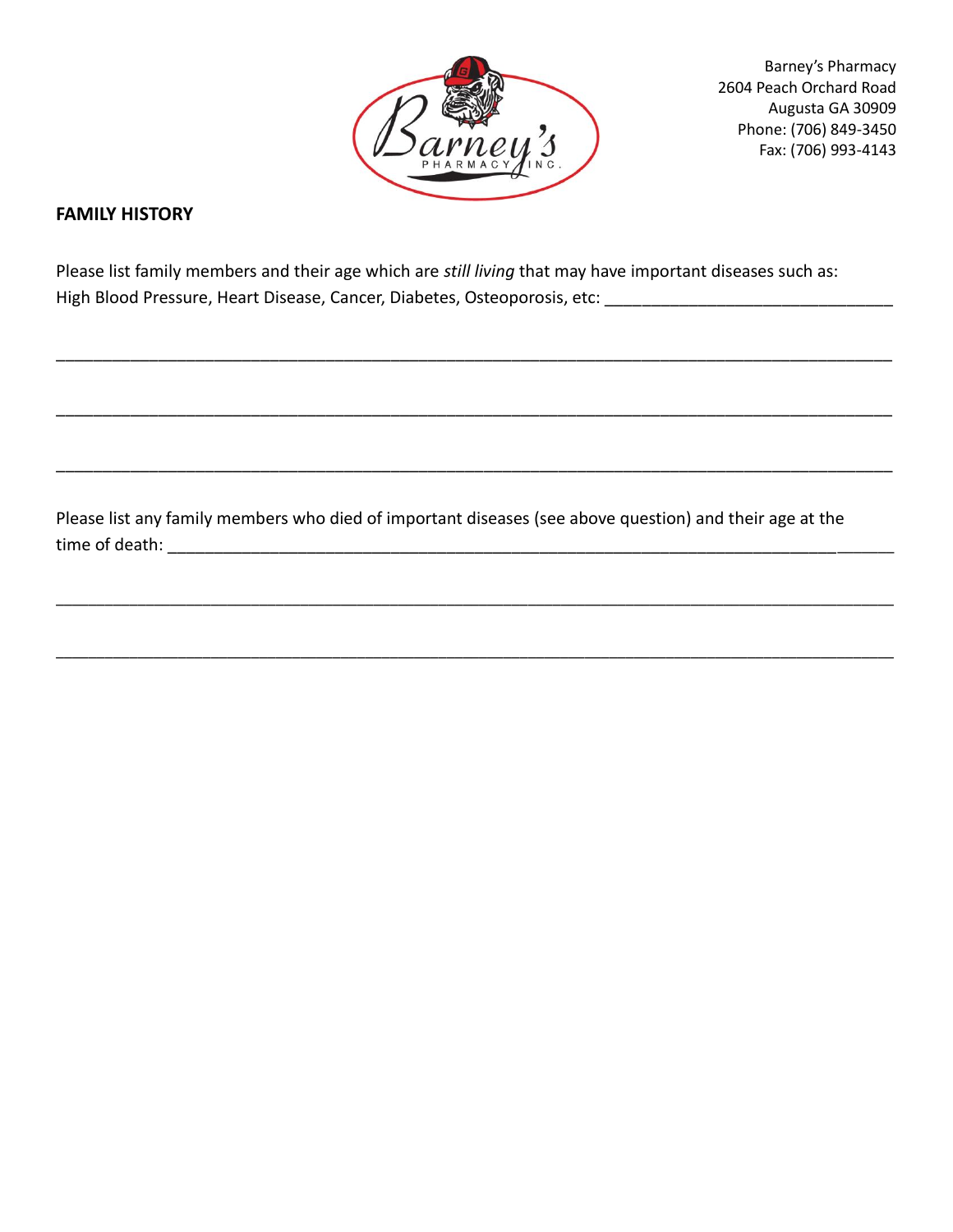

## **GYNECOLOGICAL HISTORY**

| Are you sexually active? YES NO Are you trying to get pregnant? YES NO                                        |  |           |  |  |
|---------------------------------------------------------------------------------------------------------------|--|-----------|--|--|
|                                                                                                               |  |           |  |  |
|                                                                                                               |  |           |  |  |
|                                                                                                               |  |           |  |  |
|                                                                                                               |  |           |  |  |
|                                                                                                               |  |           |  |  |
|                                                                                                               |  |           |  |  |
| Age at 1st pregnancy: ________ How many full- term pregnancies: _______ Problems: ___________________________ |  |           |  |  |
| Any interrupted pregnancies? (Miscarriages or abortions) YES NO                                               |  |           |  |  |
|                                                                                                               |  |           |  |  |
|                                                                                                               |  | <b>NO</b> |  |  |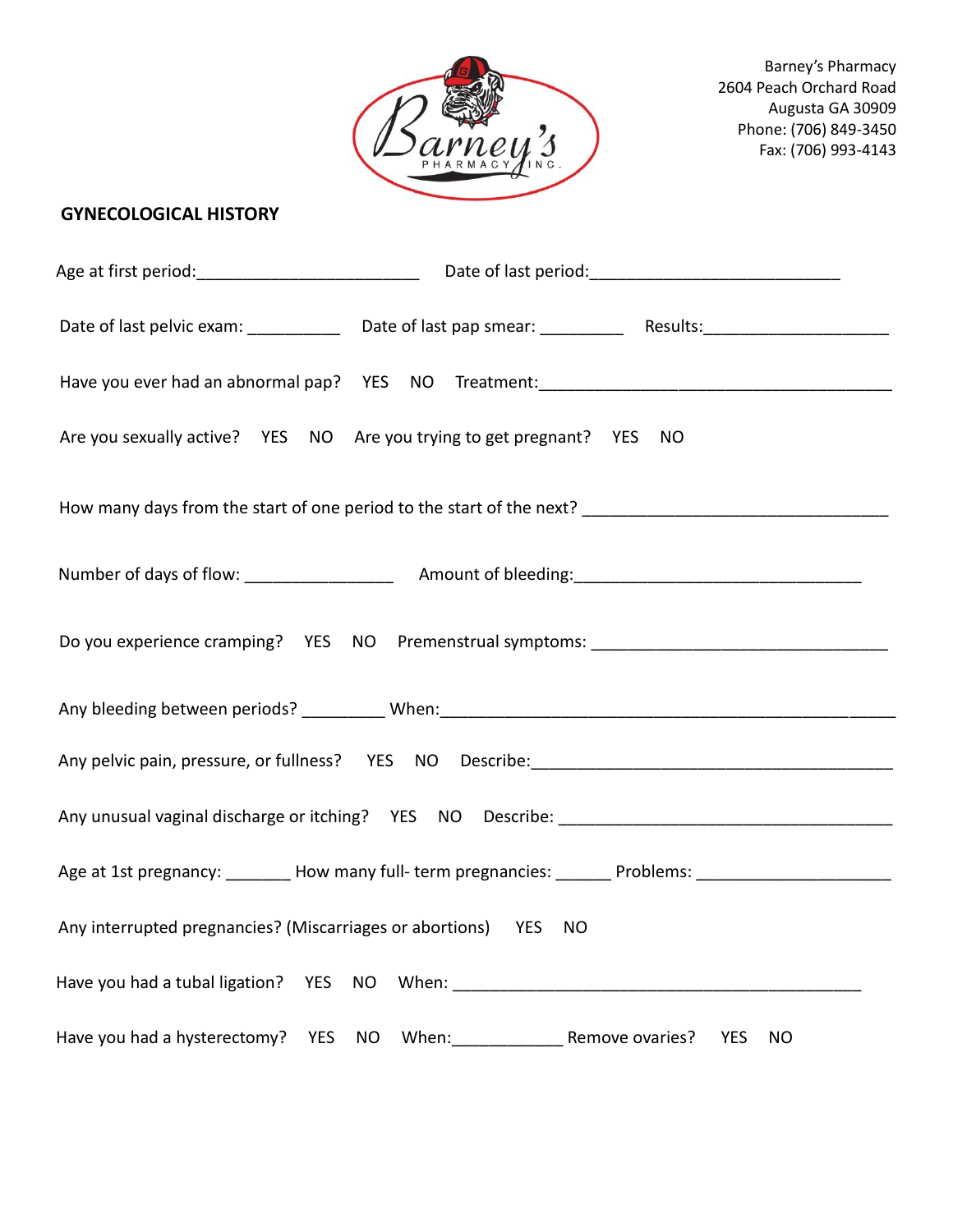

## **PAST/ CURRENT HORMONE REPLACEMENT THERAPY**

Please list any Hormone Replacement you have taken: (Birth Control, Estrogens. Progestins, etc.)

| <b>Medication</b> | <b>Dates Taken</b> | <b>Problems? Reasons for stopping</b> |
|-------------------|--------------------|---------------------------------------|
|                   |                    |                                       |
|                   |                    |                                       |
|                   |                    |                                       |
|                   |                    |                                       |
|                   |                    |                                       |
|                   |                    |                                       |
|                   |                    |                                       |
|                   |                    |                                       |
|                   |                    |                                       |